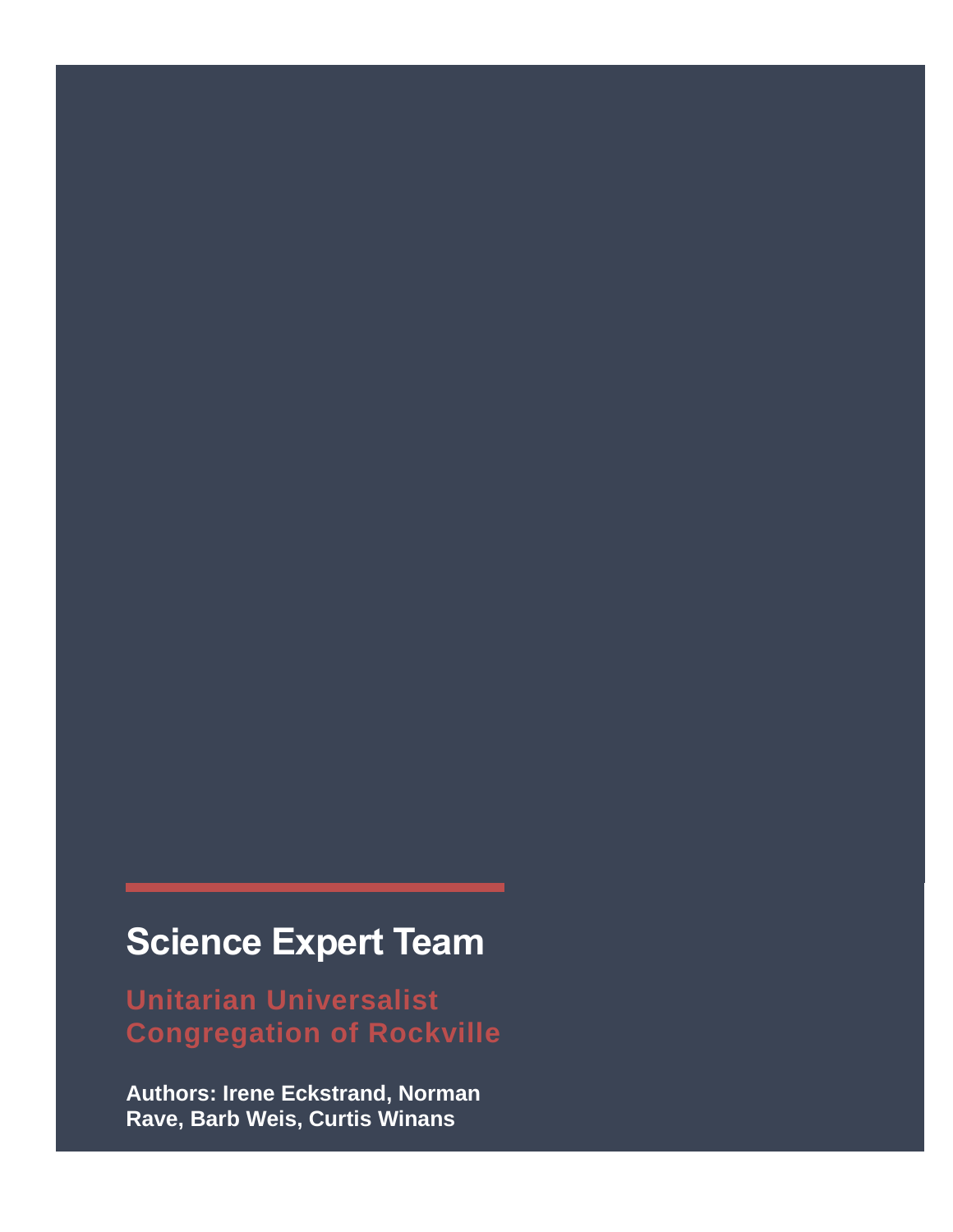

# **Purpose**

Our group was tasked with considering the science and describing parameters, criteria, policies, and practices that would help guide decisions about opening UUCR for in-person gatherings. We have based our recommendations on our own knowledge and experience, on published data and articles, and on discussions with experts.

We recommend following the UUA recommendations because they are in line with the scientific evidence on which we have based this report. In particular, we point out that a widely-distributed vaccine is the only way to reduce the risk of COVID-19. Other measures are needed until a vaccine is available. We also recognize that this situation is fluid and evolving, and the science-based recommendations should be reevaluated regularly.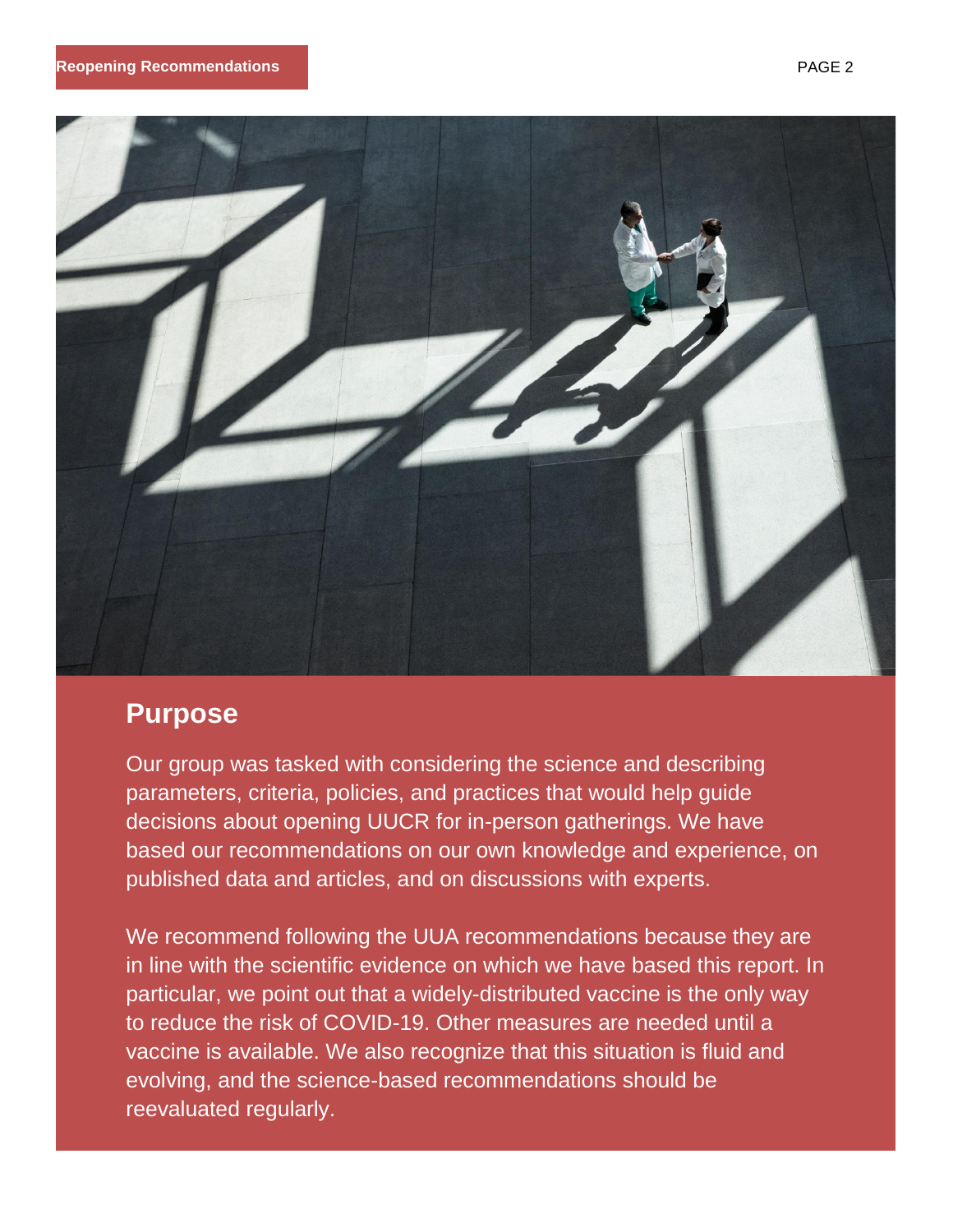# **What does the Science Say?**

SARS-CoV-2, the virus that causes COVID-19, is thought to spread from person to person, mainly through respiratory droplets produced when an infected person coughs, sneezes, sings, breathes, or talks. These droplets can waft through the air, land in the mouths or noses of people who are nearby, or be inhaled into their lungs. Spread is more likely when people are in close contact with one another (within about 6 feet).

It may be possible that a person can get COVID-19 by touching a surface or object that has the virus on it and then touching their own mouth, nose, or possibly their eyes. This is not thought to be the main way the virus spreads, but we are still learning.

SARS-CoV-2 is spreading very easily and sustainably between people. Information from the ongoing COVID-19 pandemic suggests that this virus is spreading more efficiently than influenza, but not as efficiently as measles, which is highly contagious. In general, the more closely a person interacts with others and the longer that interaction, the higher the risk of COVID-19 spread.

Infected people who have no symptoms can readily and unknowingly spread the virus. People are most infectious three days after becoming infected, but they typically don't show symptoms until the fifth day at the earliest. This, combined with superspreader events—in which a few people spread the virus to large numbers of individuals—is one of the reasons that the virus spreads so fast. Crowded venues, like bars, rallies, and religious services, can become superspreader events if proper precautions are not taken.

We need to make clear that scientists are giving a largely consistent message about COVID-19, but because the situation is novel, we are all still learning and will undoubtedly be learning about this pandemic for a very long time. In this unprecedented situation, forecasting how COVID-19 will behave, how people will behave, and how various policies will affect the disease dynamics is fraught with difficulty. What we would like, and do not have, is a sure-fire way to assess future risk. Sadly, that is not an option.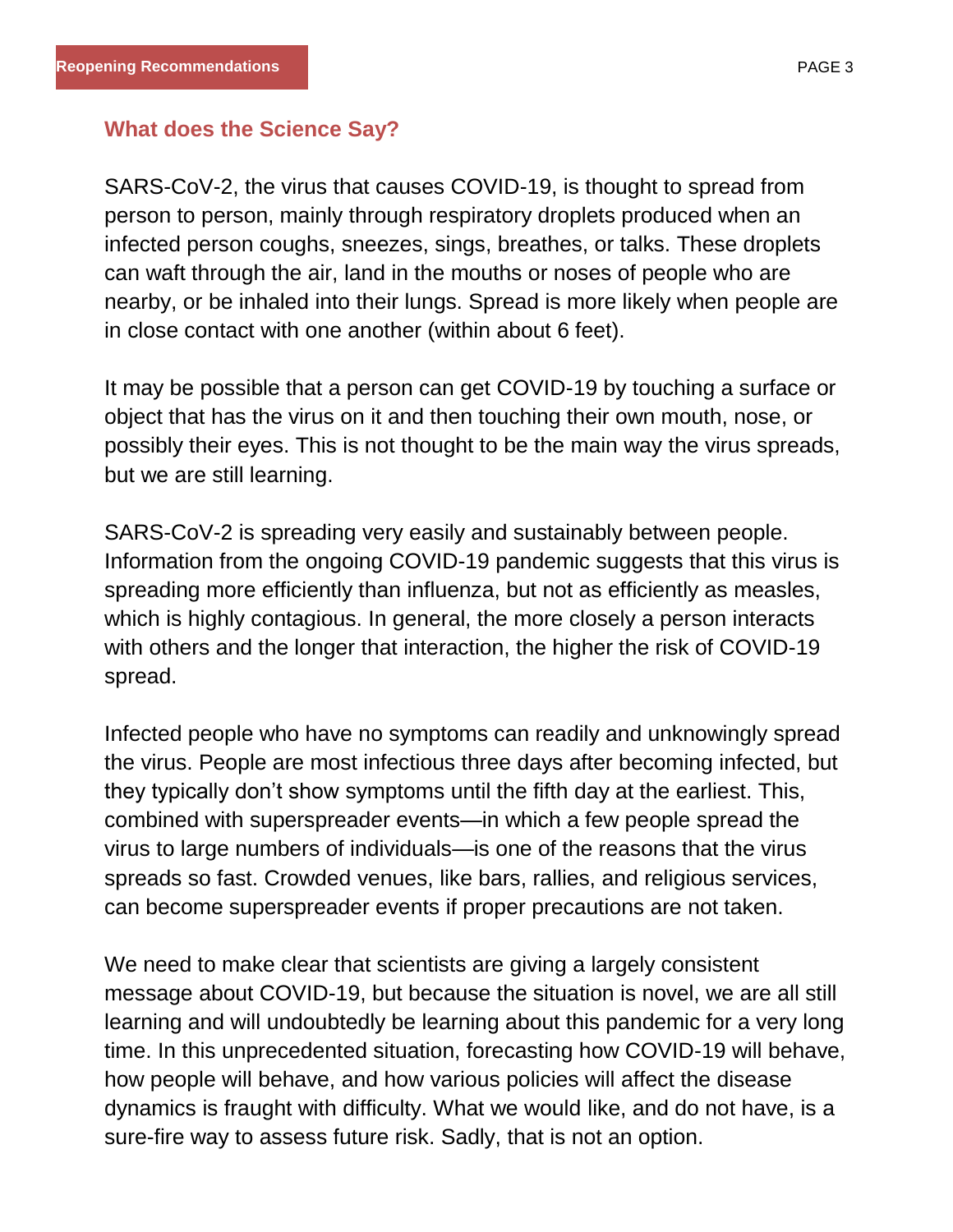That said, there are a few facts that have guided our recommendation:

First and foremost, until our communities have herd immunity, people will be at risk. Herd immunity means that enough people are immune to the disease that the virus cannot spread from person to person.

There are two ways to acquire herd immunity—lots of people get sick and recover (probably…scientists are not certain that recovered people are immune) OR lots of people get a vaccine. For COVID-19, we would have herd immunity when 60-90% of all people are immune. In Maryland, about 1.2% of people have had COVID-19.

In the absence of herd immunity, knowing the incidence of COVID-19 in our communities is helpful. Control measures (e.g., masks, social distancing, stay-at-home, contact tracing, and isolation) are designed to push the incidence down, but even when the incidence is low, without herd immunity, there will be many susceptible people in the population, and our communities will be in danger of a COVID-19 resurgence. Driving the incidence down simply protects people while we wait for a vaccine.

Right now (July 2020) the incidence of disease in Maryland is over 1,100 per 100,000 people. We want to get it below 1 per 100,000—and keep it there until there is a vaccine!

Vaccines are the only way to reduce risk in the long run. Although there are many groups racing to develop a vaccine, it is not yet clear when an effective and safe vaccine will be broadly available to everybody.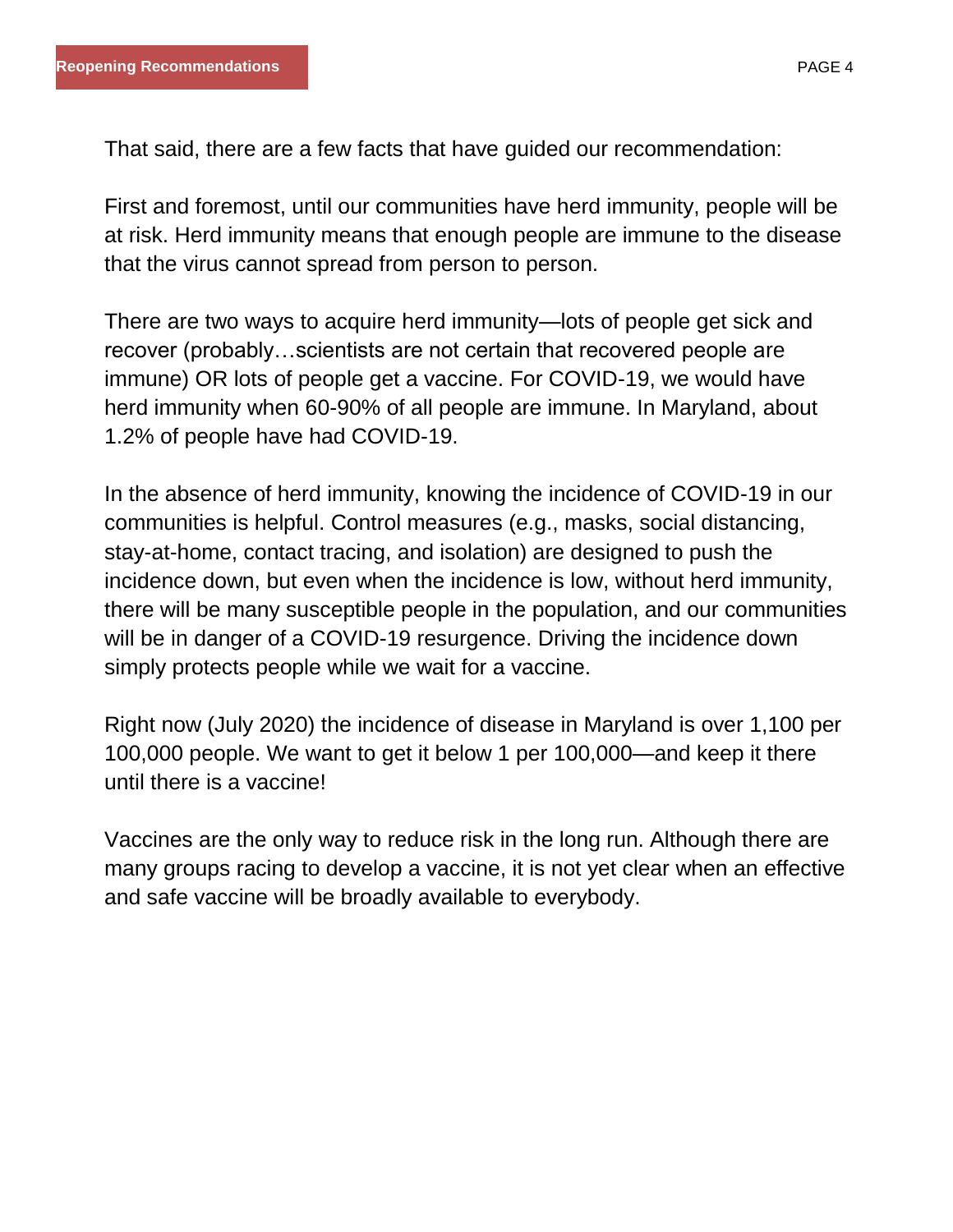# **Relevant Guidance for Reopening**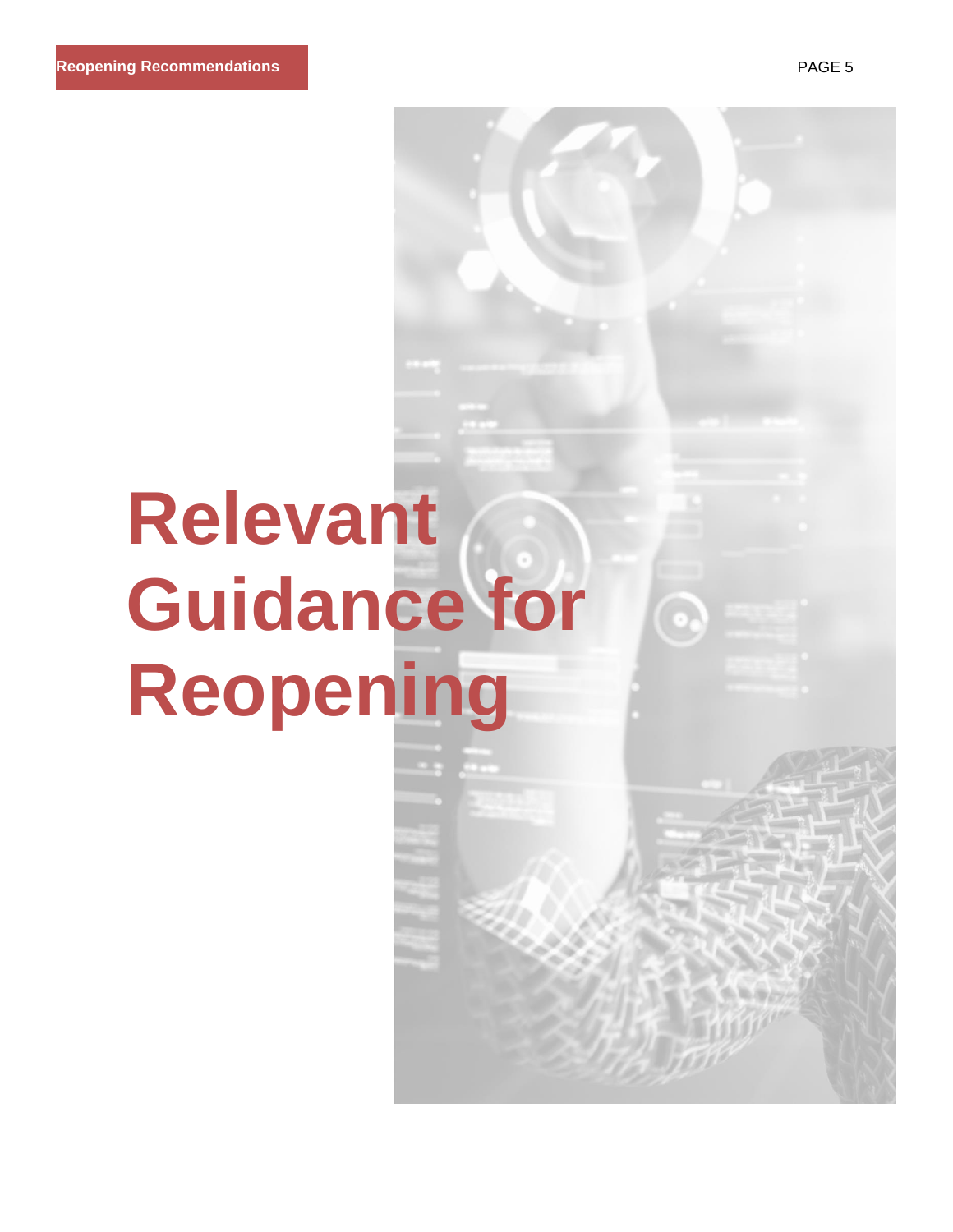#### **UUA Guidance**

After consulting with a number of experts, the UUA president sent, on May 14, 2020, a letter to UU leaders stating, "Based on advice from experts, we continue to recommend that congregations not gather in person. We also recommend that congregations begin planning for virtual operations for the next year (through May 2021)." This guidance was guided both by science and our deeply-held values, particularly keeping our congregations and the larger community safe. The letter states, "As COVID-19 disproportionately impacts people with disabilities, Black people, Indigenous communities, Latinx people, the elderly, and essential workers, a majority of whom are women and women of color, religious communities have a moral responsibility to do all we can to reduce risks for those already at such high risk." The UUA [recommendations](https://www.uua.org/safe/pandemics/gathering-guidance) go on to say that small gatherings may resume depending on local conditions, and that it is advisable to take a cautious approach.

UUA asks that congregations know and adhere to local guidance and requirements—and also makes clear that they may choose to do more to reduce the risk to staff, congregants, and their communities. They advise congregations that are considering reopening to look at the following criteria:

- multiple weeks of reduction in infections,
- adequate testing,
- sufficient personal protective equipment available,
- contact tracing programs in place throughout your county and state, and/or
- a widely-available vaccine.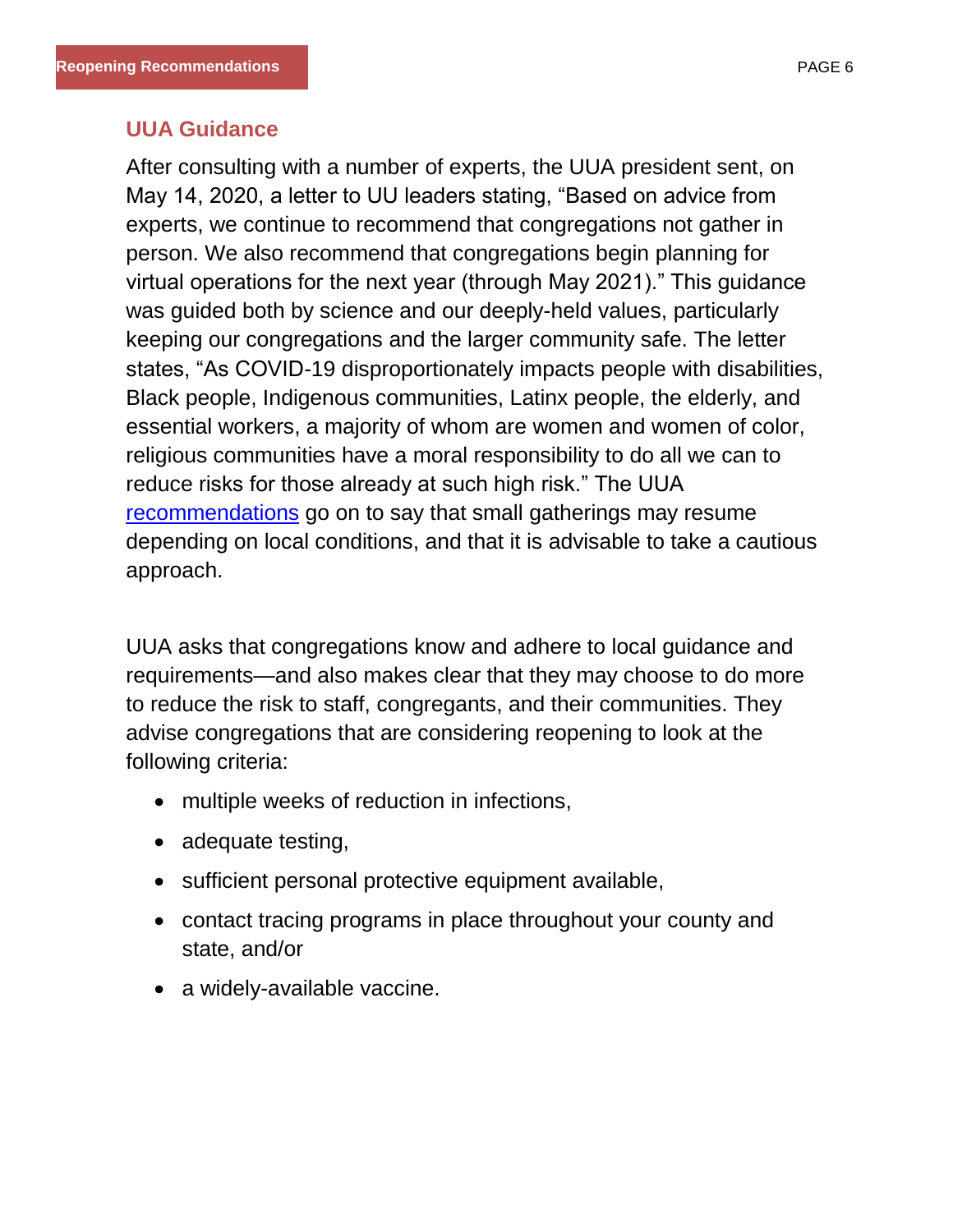# **Montgomery County Requirement's for Religious Facilities**

Montgomery County's [requirements for religious facilities](https://www.montgomerycountymd.gov/covid19/reopening/requirements/religious-facilities.html) differ from its general operating requirements. Note that the general operating regulations require no more than 50 people in a gathering. The limits for religious facilities are much more stringent. Phase 2 (where we are as of July 2020) and Phase 3 requirements are

Phase 2: Religious Facilities are allowed 1 person or household per 200 sq ft of religious ceremony space. This is both for indoor and outdoor religious ceremonies and any other activities held at or on the grounds of a religious facility.

Phase 3: Religious Facilities are allowed 1 person or household per 100 sq ft of religious ceremony space. This is both for indoor and outdoor religious ceremonies and any other activities held at or on the grounds of a religious facility.

At UUCR this means very limited numbers of people would be allowed for any indoor activity, indoor or outdoor.

| <b>Space</b>            | <b>Size</b>            | Phase 2 # people<br>or family units | Phase 3 # people<br>or family units |
|-------------------------|------------------------|-------------------------------------|-------------------------------------|
| Sanctuary               | 3400 sq ft             | 17                                  | 34                                  |
| <b>Founders Hall</b>    | 1900 sq ft             | 9                                   | 19                                  |
| <b>Fellowship Hall</b>  | 690 sq ft              | 3                                   | 6                                   |
| Open space behind       | Approx.                | $10*$                               | $20*$                               |
| sanctuary               | 2000 sq ft*            |                                     |                                     |
| Field below parking lot | Approx.<br>5000 sq ft* | $25*$                               | $50*$                               |

\*These numbers are very loose estimates and should be verified before making any decisions about use of the space.

# **Other Relevant Requirements from Montgomery County**

Institutions must

- Require employees and customers to maintain social distancing of greater than 6 feet;
- Use markings (e.g., tape on floors) and signage to help people comply with requirements;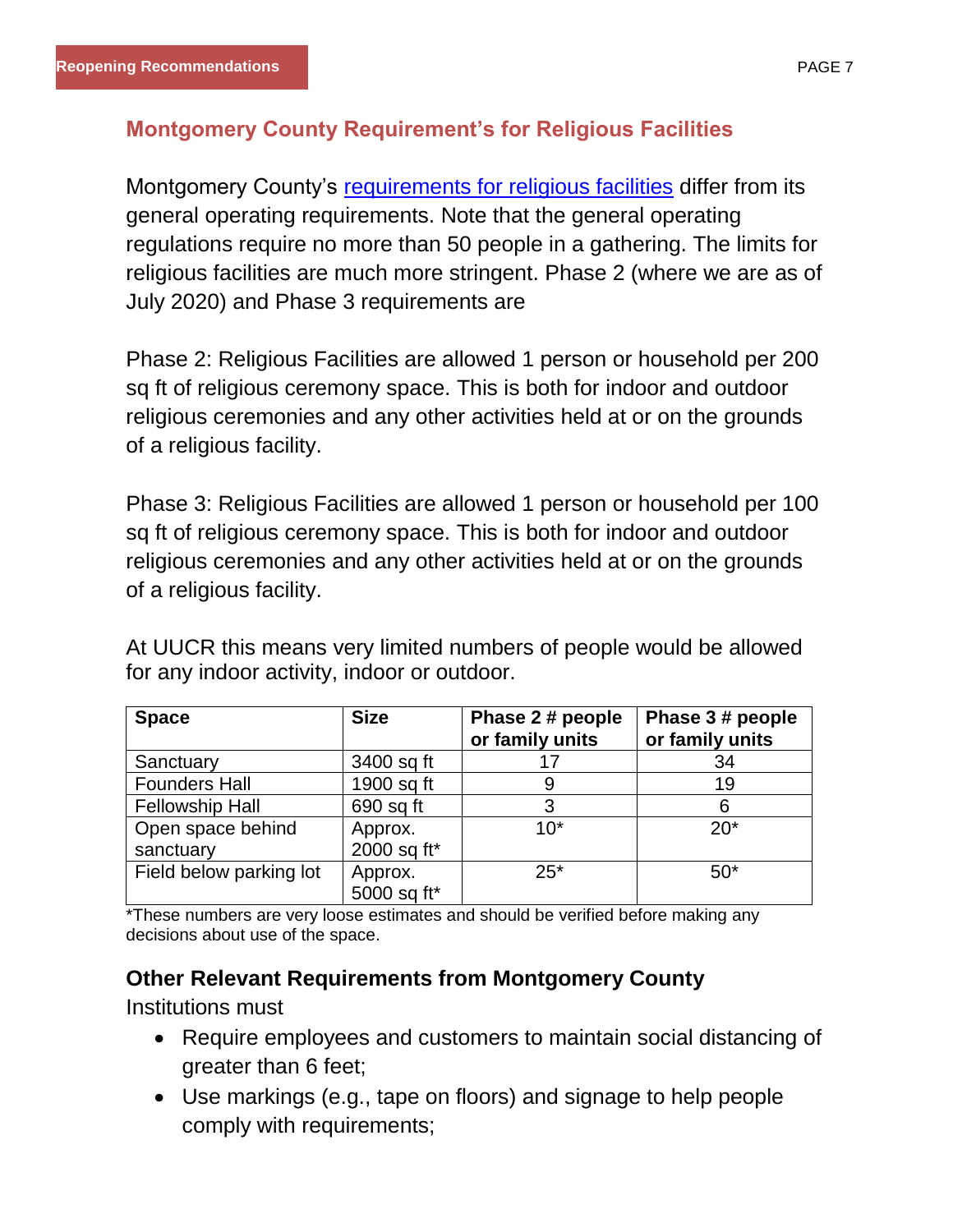- Require all employees and all customers over the age of 2 to wear face coverings;
- Provide employees with guidance and training;
- Use CDC and Environmental Protection Agency approved disinfectants to clean spaces daily; including use of disinfectants to wipe down surfaces high contact surfaces at least once every 2 hours while staff or customers are present;
- Require employees to wash their hands hourly; and
- Review and implement new CDC, MDH, and Montgomery County Department of Health & Human Services guidelines as they are received.

# **Selected CDC Guidance for Communities of Faith (modified for brevity)**

# **Scaling Up Operations**

- Establish and maintain communication with local and state authorities to determine current mitigation levels in your community.
- Provide protections and options for staff and congregants at higher risk for severe illness from COVID-19 and ensure the privacy and confidentiality regarding underlying medical conditions.

# **Safety Actions**

- Encourage staff and congregants to use good hand hygiene, washing hands with soap and water for at least 20 seconds.
- Have adequate supplies of soap, hand sanitizer (60% alcohol), tissues, and no-touch trash cans.
- Encourage staff and congregants to cover coughs and sneezes with a tissue or use the insides of their elbows.
- Post signs on how to stop the spread, promote safety, and properly wear a face mask.
- Clean and disinfect frequently touched surfaces at least daily and shared objects in between uses.
- Develop a schedule of increased routine cleaning and disinfection.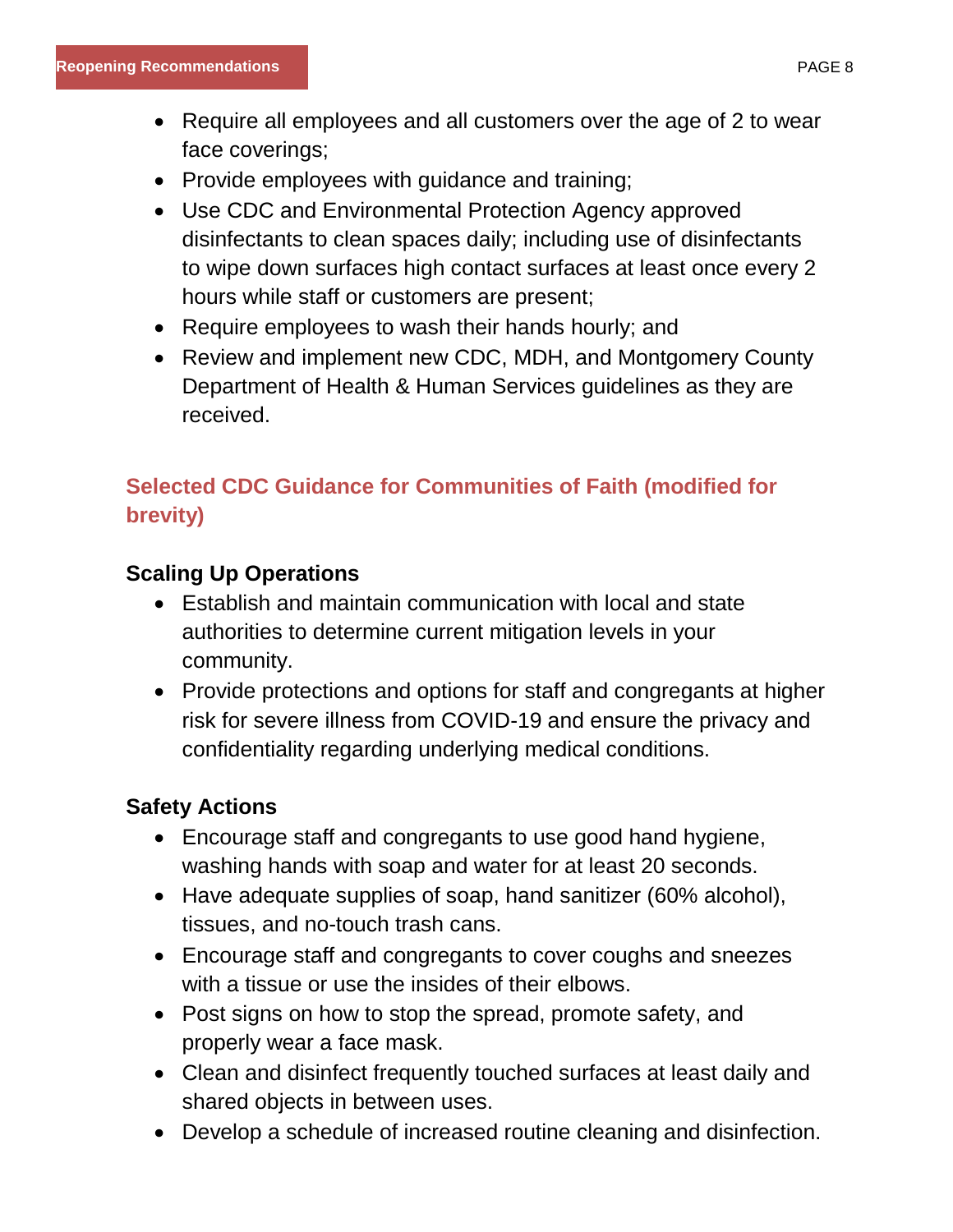- Avoid using items that are not easily cleaned, sanitized, or disinfected.
- Ensure that ventilation systems operate properly and increase circulation of outdoor air as much as possible by opening windows and doors, using fans, etc.
- Ensure that drinking fountains are either closed or safe to use after a prolonged facility shutdown.
- Limit sharing of frequently touched objects, such as hymnals. Encourage congregants to bring their own such items, if possible, or photocopy or project material
- Modify the collection plate, perhaps by using a stationary collection box, and encourage electronic donations.

# **Monitoring and Preparing**

If someone is sick

- Encourage staff or congregants who are sick or who have had close contact with a person with COVID-19 to stay home. Share CDC's criteria for staying home with staff and congregants so that they know how to care for themselves and others. Post signs at entrances with this information.
- Notify local health officials if a person diagnosed with COVID-19 has been in the facility and communicate with staff and congregants about potential exposure while maintaining confidentiality as required by the ADA.
- People who have been exposed to a person diagnosed with COVID-19 should stay home and self-monitor.
- Close off areas used by the sick person and do not use the area until after cleaning and disinfection. Ensure safe and correct application of disinfectants and keep disinfectant products away from children.
- Advise staff and congregants with symptoms of COVID-19 or who have tested positive for COVID-19 not to return to the facility until they have met CDC's criteria to discontinue home isolation.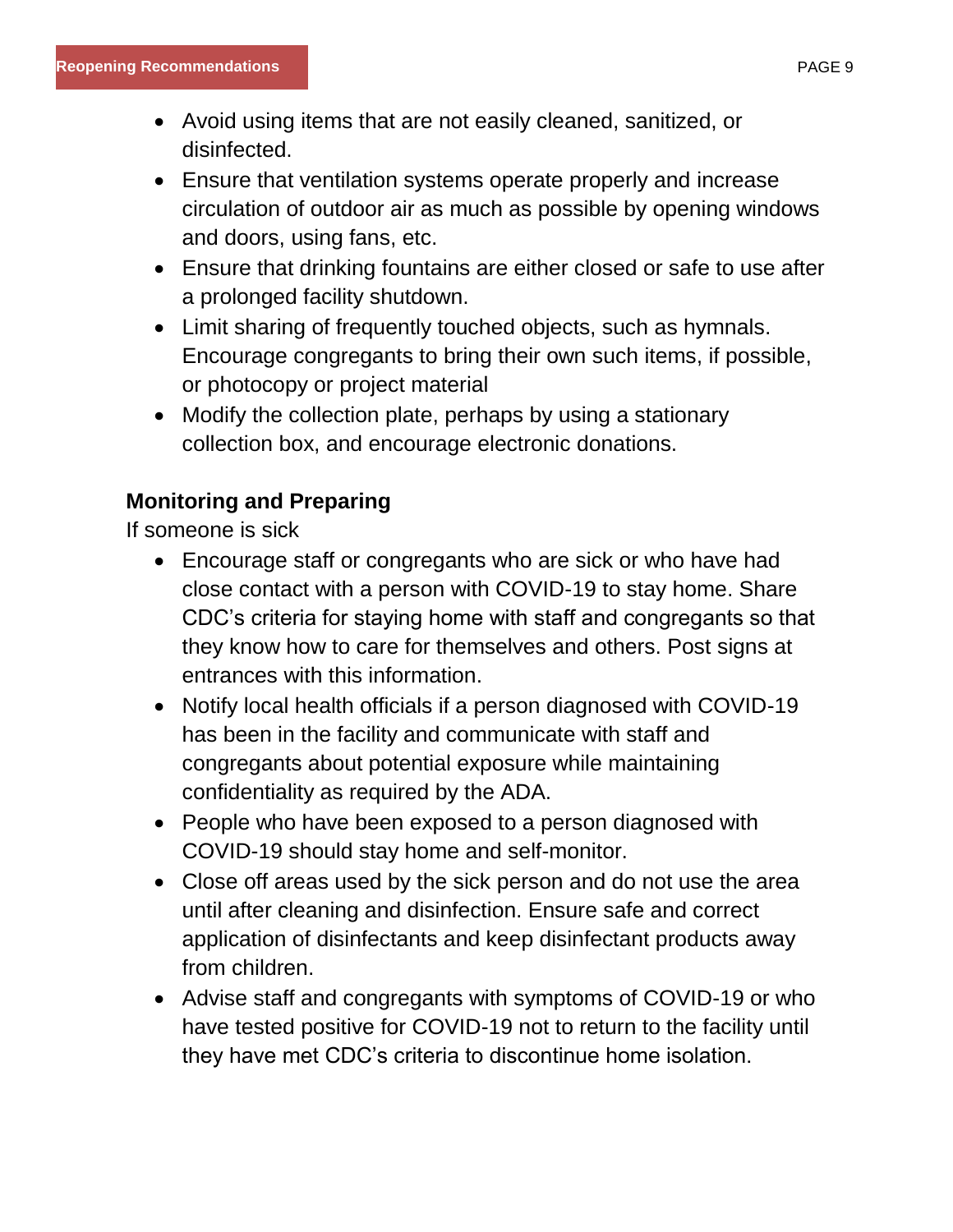#### **Maintain healthy operations**

- Designate a staff person to be responsible for responding to COVID-19 concerns. Staff, clergy, volunteers, and congregants should know who this person is and how to contact them if they become sick or are around others diagnosed with COVID-19. This person should also be aware of state or local regulatory agency policies related to group gatherings.
- Because volunteers often perform important duties (e.g., greeters, ushers, childcare), consider similar monitoring, planning, and training for them. Consider that volunteer and staffing may need to increase to implement cleaning and safety protocols and to accommodate additional services with reduced attendance.
- Communicate clearly with staff and congregants about actions being taken to protect their health.

# **Signs and Messages**

- Post signs in highly visible locations
- Include messages about preventing the spread of COVID-19 when communicating with staff and congregants.
- Find freely available CDC print and digital resources on CDC's communications resources main page.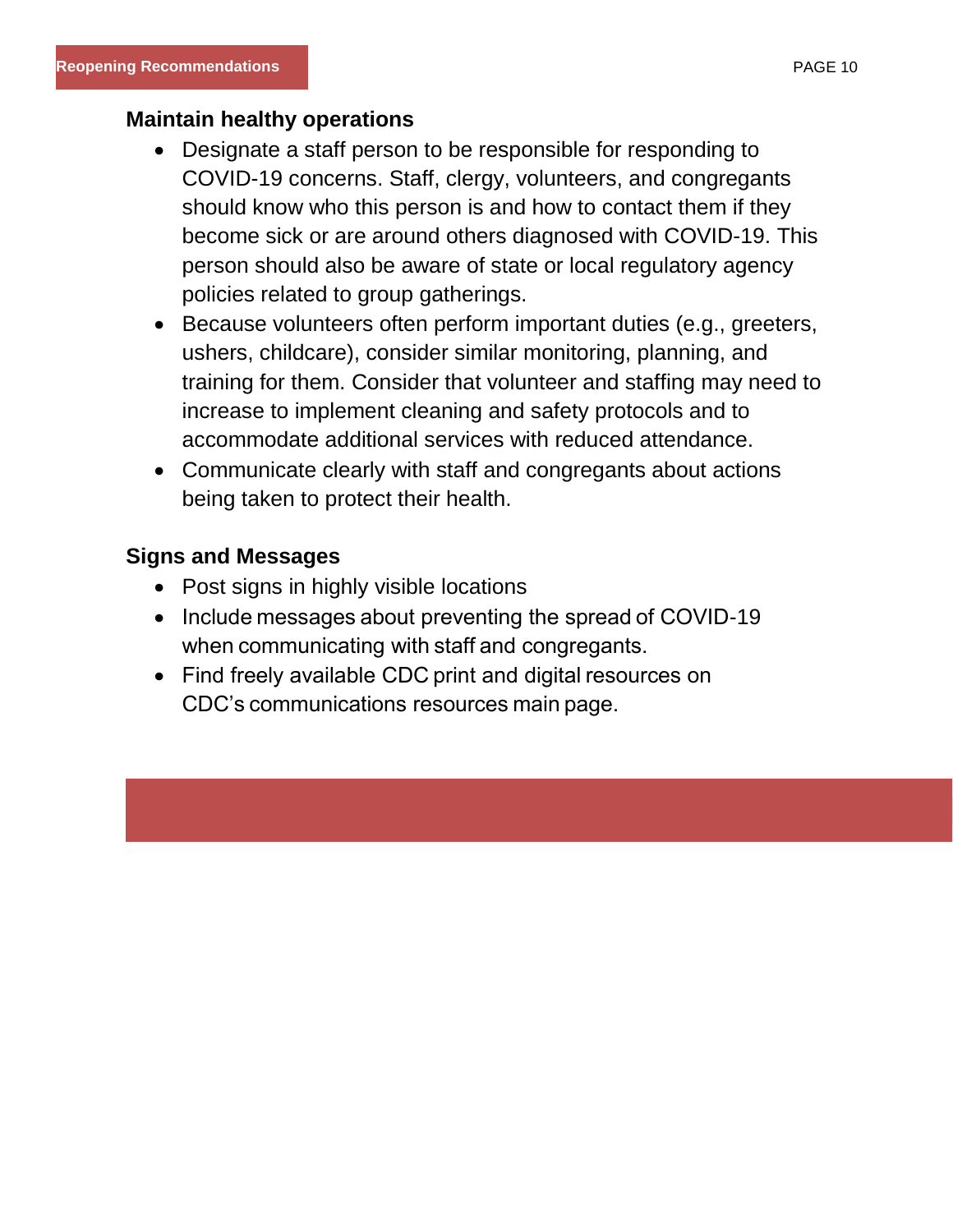# **Recommendations**

As a faith community we want to minimize risks to the health of our UUCR community and the broader community of which we are a part. We serve many people who are at risk for COVID-19; we have always aimed to be accessible and inclusive to all in these communities.

When we reopen, however far in the future that might be, a first step might be to set up a registration system for events and services. People would register in advance online, show up with masks in hand, and agree to social distancing rules.

There are costs to reopening the buildings for meetings and services (e.g., disinfecting the space after every use, frequently sanitizing bathrooms, sanitizing frequently-used objects and door handles, maintaining a roster of all the people who come to the buildings, purchasing masks, additional signage). Volunteers would need to be trained to disinfect spaces before and after use because they would be responsible for doing much of the work to ensure the safety of all who enter. We also must consider their ability to keep up with the additional work.

We also need to consider the safety of maintenance staff who would take on additional responsibility for cleaning and sanitizing the buildings.

Could UUCR open for small group meetings, provided we have the required signage, markings, postings of group size limitations, cleaning requirements notices, etc. in place prior to the meeting?

Given the limitations on the number of people allowed in religious facilities by Montgomery County (see table page 3), this will likely not be of interest to most groups; however, it is something the steering committee can consider.

It will be important for the steering committee to evaluate the feasibility and cost of measures to protect people. Given all of this, it would be prudent to continue online meetings whenever possible.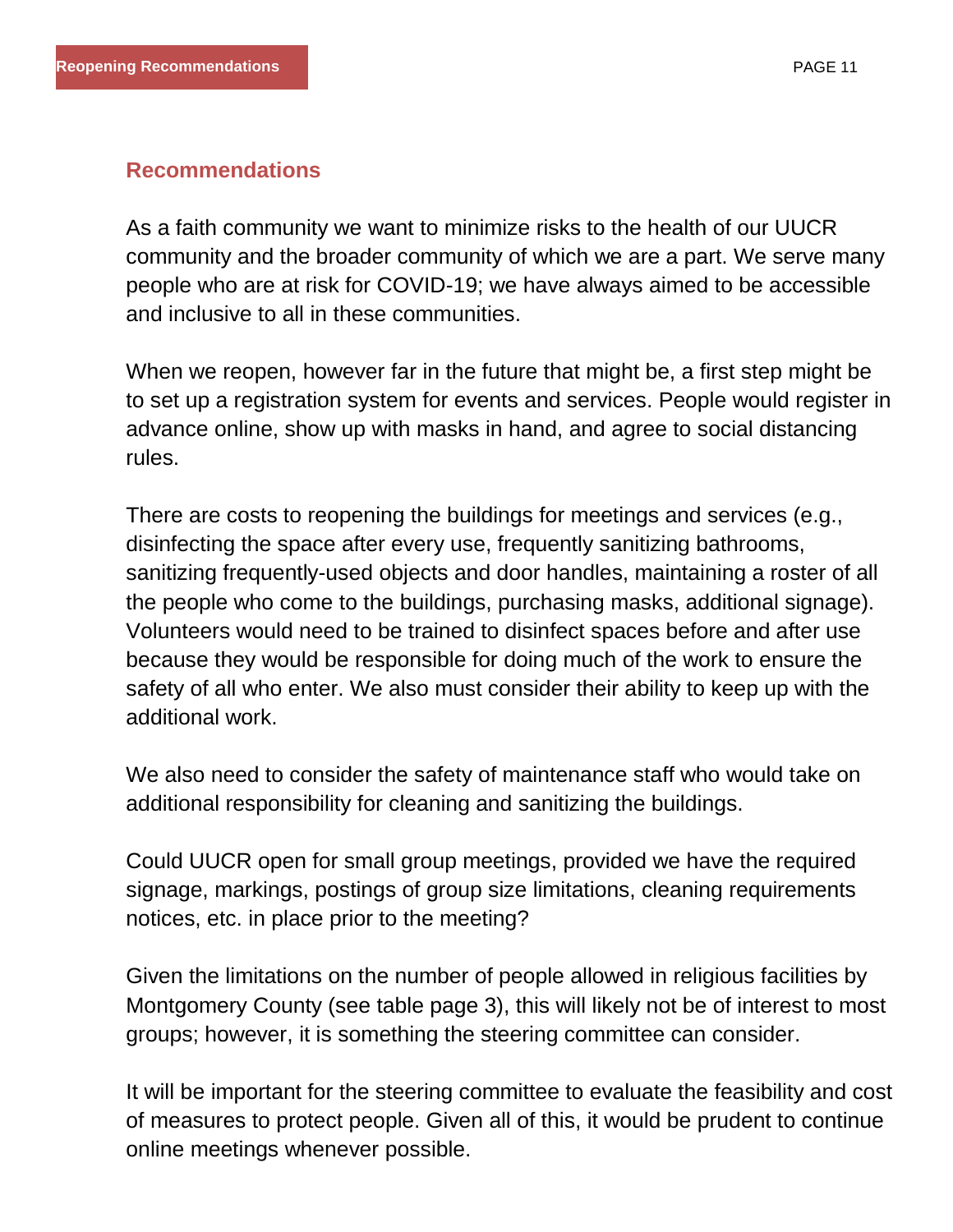No matter what precautions, we cannot guarantee a zero- risk situation.

**Taken together, the science, the policy requirements and guidance, the values and priorities articulated by the UUA, and the likely costs of reopening, we recommend following the UUA recommendations on reopening. These are in line with the scientific evidence on which we have based this report.** 

**Because a widely-distributed vaccine is the only way to reduce the risk of COVID-19, we recommend remaining closed until there is a safe, effective, and broadly-available vaccine. Other measures are needed until a vaccine is available.** 

The COVID-19 pandemic is unparalleled and evolving, and we may learn new information that raises questions or suggests a change in course. We recommend that we regularly evaluate our plans and make adjustments as warranted.